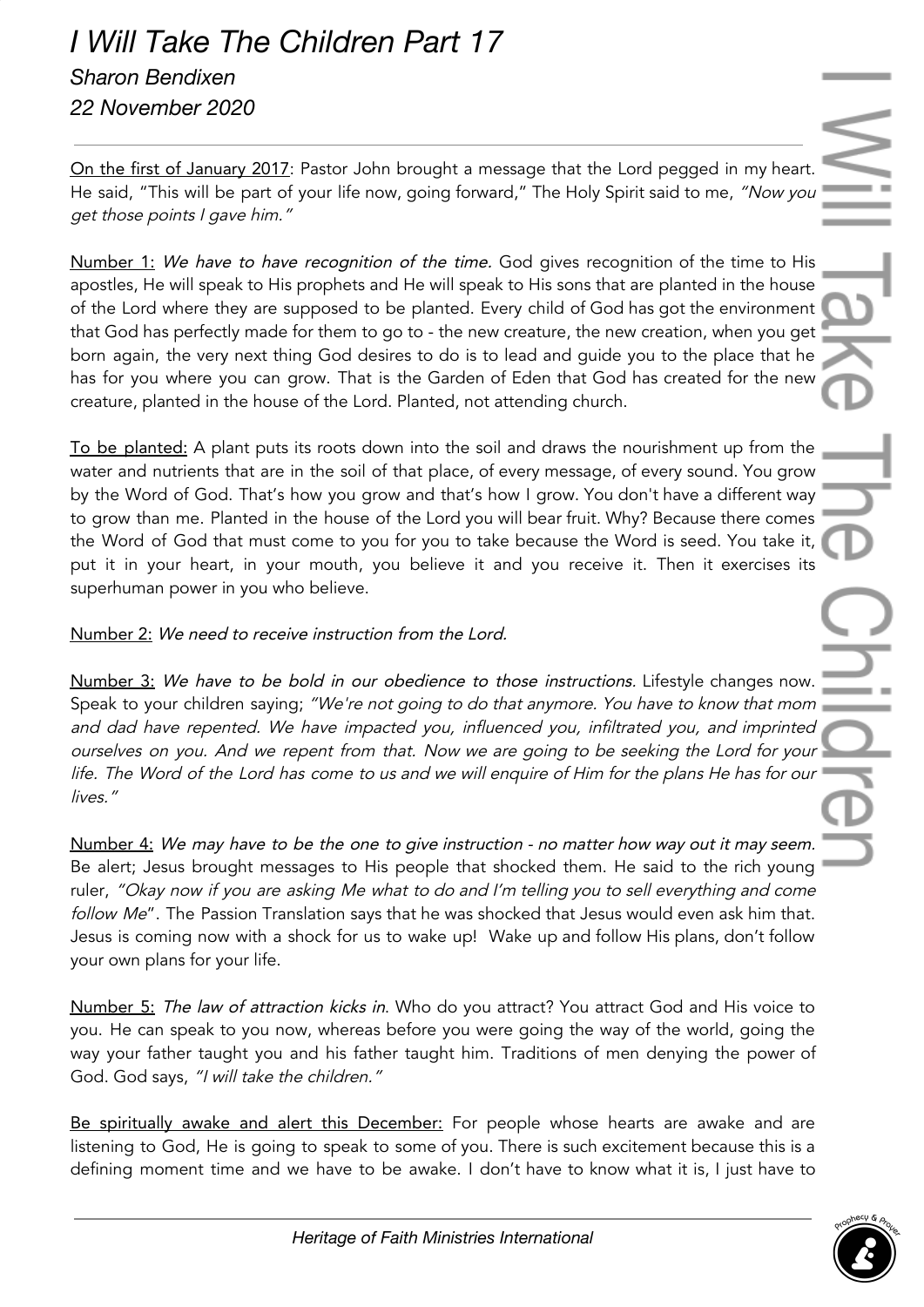know it's God and it's something big. He wants to shift some things - be awake. He is wanting to tell you some things that concern your children. He is wanting you to hear from Him about this month of December. Hanging in the balance are destinies for children, destinies for men and women. Hanging in the balance are mantles, gifts, callings that God is wanting to bring. Plans that God has for us, He wants to do some things in the month of December to set some things right. Be spiritually awake and alert in this month of December. God's time is not our time. He is not on vacation and having Christmas. He is celebrating the birth and the resurrection of His Son in this way. The plans of Jesus, the plans of God the Father that must come to pass now. Glory to God. Be expectant for what God is going to show you in the month of December - things you have to see, things that you have to say, things that you have to pray. All of it - the law of attraction.

Number 6: When the law of attraction begins to happen, don't get lifted up in pride, then start all over again with the recognition of the time - receiving instruction, giving instruction, activating your boldness and your obedience with boldness, knowing that you are obeying God. The law of attraction attracting all of God's fullness, all of God's fulfilment, all of God's blessing, all of God's promises fulfilled in your life.

God said: This morning's assembly is going to be different. We will sit here waiting upon the Lord to see and hear what He will say. There are times I know exactly what to say because my preparation is always the same. It's very intense with the Lord but when He doesn't <sup>g</sup>ive it to me exactly, then <sup>I</sup> know something else is up. We are awake and alert, Lord.

Spiritual ears and eyes: In the days of Ezra, he would stand up in the pulpit and just read scripture. They didn't have their own Bibles but they heard and they saw and they wept. Many of them wept. There was a response from the message. There are some things that God just wants your ear to catch and hear about the time that we are in now and where we are going. No man can stop Him. No man can stop us, we are moving. God has brought us to this place in 2020 perfect period of waiting is over. A cycle has been completed not only for Pastor John and I and all of us but for God. God is at the place now where He is not waiting for things anymore. He is very active and He is moving in the earth. Moving in the hearts of men, moving in the body of Christ. God has brought about a shift in the nation and in the body of Christ. That's why you are shifting all the time - you who are listening to these messages. It's messy but it's marvellous. We know we are in the grip of The Mighty God like never before.

The will of men: <sup>12</sup>For they are a powerful class of demon-gods and evil spirits that hold this dark world in bondage (Ephesians 6:12 TPT). Here comes the thing that I experienced with God; where do they get their power from? That exploded in me - from the will of men. They have no power if they cannot operate through the will of human beings. They have no authority unless they are given it. That shook me to my core. It moved me forward in the light. Where do they get their power from? The will of men. It is only the will of men that allows them to operate on the earth. They have no other power. Do you understand? They have to cooperate, they have to operate through the will of men. So where is the contest? God says, "Give Me your will so that I might consume the will of your children because if you give Me your will, I can have the will of your children and <sup>I</sup> will perpetuate My powerful influence on the earth for generations." That's why He chose Abraham for blessings because He knew that Abraham would command his sons after God, not after himself.

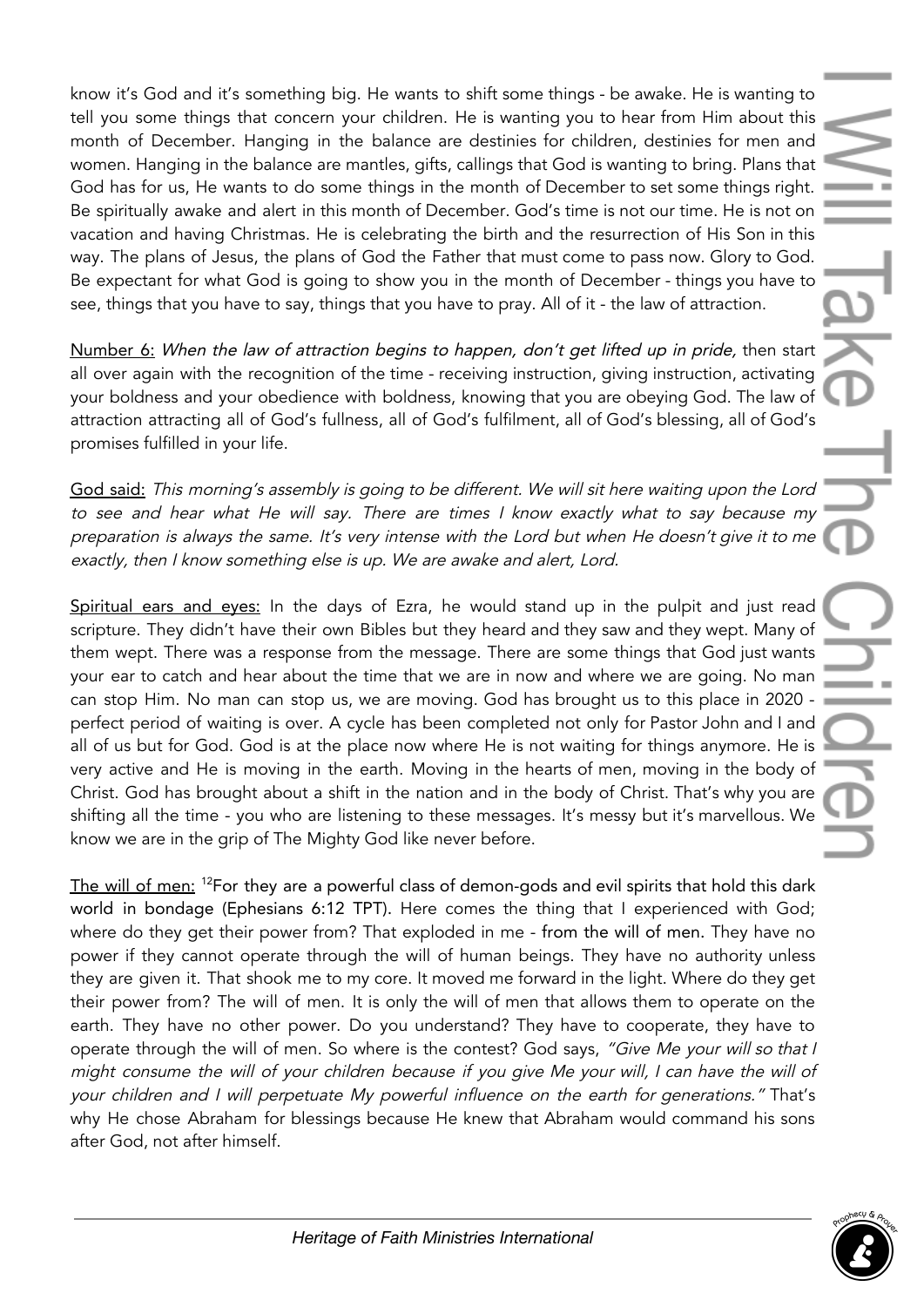If we make this dedication properly, the visitation will be proper: God will have His full way here if we listen to this Word and obey it. The Bible says, that the sins of the fathers will be passed on for up to three generations. Powerful gods are controlling the lives of men through their will. You can't fight that on your own. You need the will of God, the purpose and the plan of God to be able to fight. All the power we need is in the messages that God is bringing us now. The Word of God is our only defence against the enemy.

There are only two wills in the universe - there is no middle ground: If you are making your own plans, don't be fooled that they are your own. There are only two wills in the universe, you are in the will of God or you are in the will of satan. You have either chosen life and God's plans going forward or you have chosen death the ways of the world. There is no middle ground here. You either choose God's will, or you choose whatever the god of this world wills for your life. <sup>1</sup>And you [He made alive], when you were dead (slain) by [your] trespasses and sins. In which at one time you walked [habitually]. You were following the course and fashion of this world [were under the sway of the tendency of this present age], following the prince of the power of the air. [You were obedient to and under the control of] the [demon] spirit that still constantly works in the sons of disobedience [the careless, the rebellious, and the unbelieving, who go against the purposes of God] (Ephesians 2:1-2 AMPC).

There is no light in this world system: Everything in this world system is darkness because satan is the god of it. If you think there's light, it's because satan has transformed himself into an angel of light in the dark world system. How does he do that? He can only operate as an angel of light through the will of men. He knew how to do that in the garden of Eden. "You don't have to listen to God, listen to me." He was transforming and he needed to find a vessel and he found Eve. And still today, he finds men and women, Christians that say, "Yes, I see that is good. That fruit in the world is good, it can't be so bad. <sup>I</sup> think <sup>I</sup> am going to eat it. I'm going to partake of it." Think about the pop idols. They sing so beautifully, as if light comes from them but it is not the light of God. All of the accolades of men-that is not the light of God, that is the light of satan presenting to you an alternative to what God's plan is for your life. God is putting His defibrillator on our hearts.

This is a defining moment: We are right there, where God has us where we enter in, we're going in. But we've got a *while* here between the perfect period of waiting that is over and this defining moment. Whatever we, at Heritage of Faith, choose now or do not choose now is going to define your future! This while is not going to come again for you. This light that God is bringing now, He is not going to bring at another time again. Why? Because it is a defining moment time. He is bringing this light big and strong now. He is going to have it come until He is satisfied that every heart has heard it and understood everything perfectly. He knows exactly who has hardened their hearts and who has got it. He knows exactly who has flowed with it and He will go, "Right, now we move on." He is in a hurry to get things done and to move us all into our Promised Land.

Ten virgins: This defining moment time is not like the days that we have had before. This is a five-foolish-virgin and five-wise-virgin moment. All ten virgins, all ten belonging to the Lord were asleep. Then they heard Jesus call and they knew Jesus is come. The five wise were the ones who had the oil (with the messages and with the Holy Spirit personally in the inner recesses of their hearts – being led by the Holy Spirit - they had been taught, and they took it). Then the other five realised that something was wrong. "I have not got what I need, I am not ready". They said to the

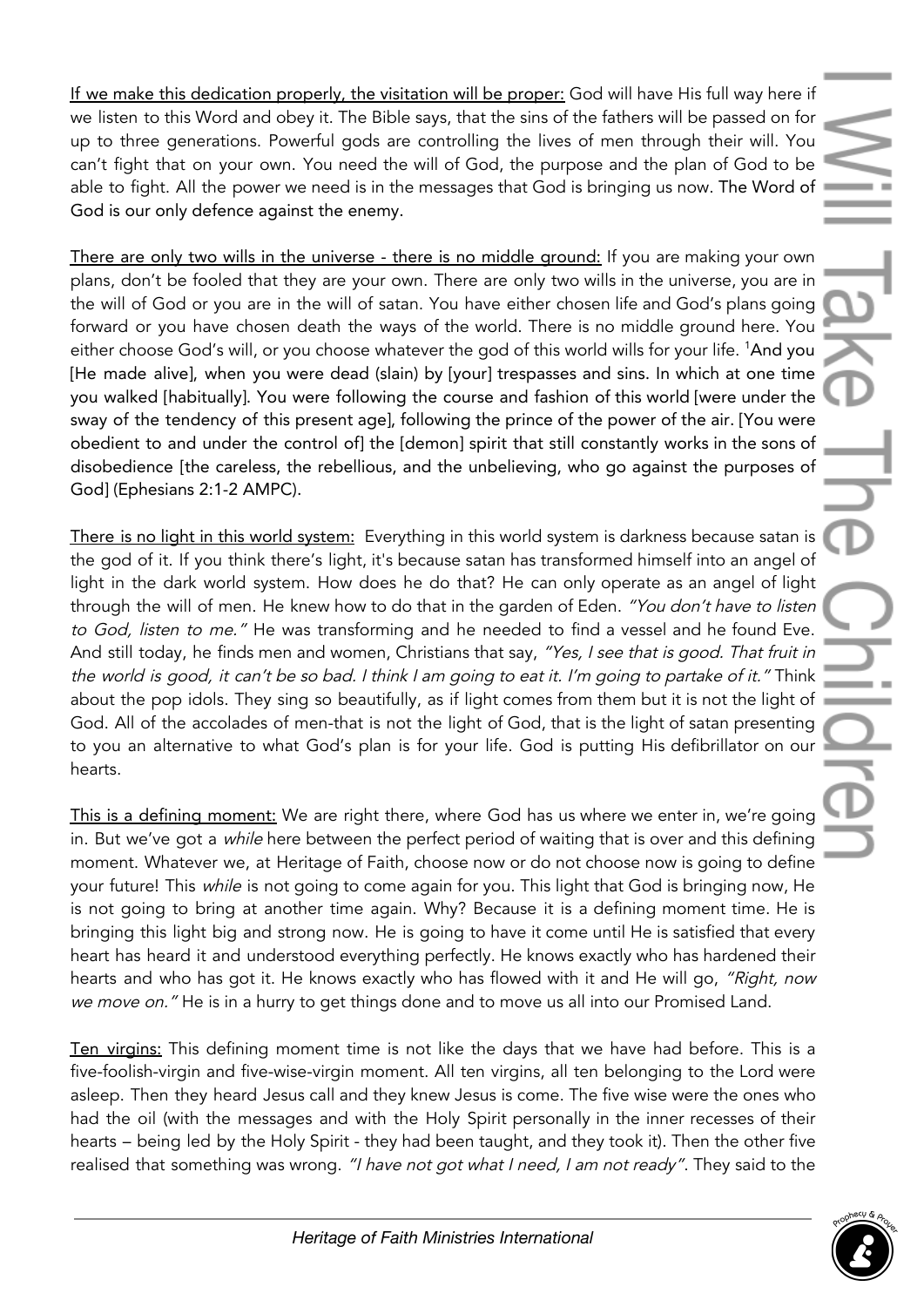other five, "Give us some of yours." And the wise said, "We can't." I got what I got with God because I purposed to get it with God. I can't give you, you have to go and get it yourself. The best thing that I can do for you my sister and my brother is say; see if you can get it in time and if you can still make it to come in with us. I am just saying; do everything you can do to get ready. Do everything you can. Whether you are new to the church or you've been here for years, stay in the messages and don't harden your hearts.

I now understand the call of God: that He called me to on the 22<sup>nd</sup> of June, in the same month that Jesus said to Brother Jerry, it is a life-defining moment now. However, you respond, act and say now with these messages and the way God is speaking to us through Pastor John, Pastor Sharon and through Pastor Christi - will determine your future. But you will never be able to say, "God, I did not know." If you do not recognise the time of visitation when Jesus comes with messages to you, the Bible says, then the enemy will come and he will have the run of your life. Jesus wept. Luke 19:41-44, I believe it is when He wept over people and He said, "The enemy is coming now and he is going to dash you. He is going to surround you, he is going to hit you. All because you did not come to know the visitation when I came to you to visit you with certain things." This is that time of visitation. Right now it is that time!

How will you respond with the while God is giving us? When they came out of the wilderness, God said to Joshua, "Okay I am going to give you a time period here to get right. I am going to give everyone the opportunity to have their hearts circumcised" (circumcise their own hearts with the Word of God- to allow their hearts to be cut and pierced by the messages). God said; "I am going to give everybody more than enough time, <sup>a</sup> while." I said, "How long is it?" He said, "It is My while. I told you I am going to rub it in and rub it in with these messages. It is going to be <sup>a</sup> time block and <sup>a</sup> time period that nobody in this church of Heritage of Faith will ever be able to ever forget." Throughout eternity, you will stand on the day of judgement before the Lord Jesus and He will say to you, "I gave you those messages. I gave you that while. I gave you that time. gave you that opportunity to repent, to have <sup>a</sup> complete lifestyle change. What did you do? How did you act? How did you respond? What did you say? In your heart, what did you say in your hearts?"

You will know everything and nothing: For those who choose to become like little children, you will enter in. You're humbling, you're repenting, you are entering in and you will know what it is like because when God calls you - you know everything and you know nothing. Like Abraham, God called him and he knew everything and he knew nothing. I know He called me, He is speaking to my heart. What are the details? I know nothing. That is the depth of covenant that you enter into with God. He takes note of that. "Oh, you are not troubling your mind. You just are going to follow Me. You just are going to trust Me and I credit it to you as righteousness." It's how you seek first the Kingdom and His righteousness. You follow Me like Abraham. I call you. Where am I going? I don't know. But I know Your call. I know everything and I know nothing.

Abraham's blessings get to be yours - inheritance: Because you know God's calling you and you're not going to trouble your mind. [Urged on] by faith when he was called obeyed and went forth to a place which he was destined to receive as an inheritance (Hebrews 11:8 AMPC). When you're in the place that God has planted you, you will receive the inheritance destined for you. Your spiritual leader is your inheritance. The people in that place are your inheritance. The food and the Word of God and the messages in that place are your inheritance. The gifts and callings

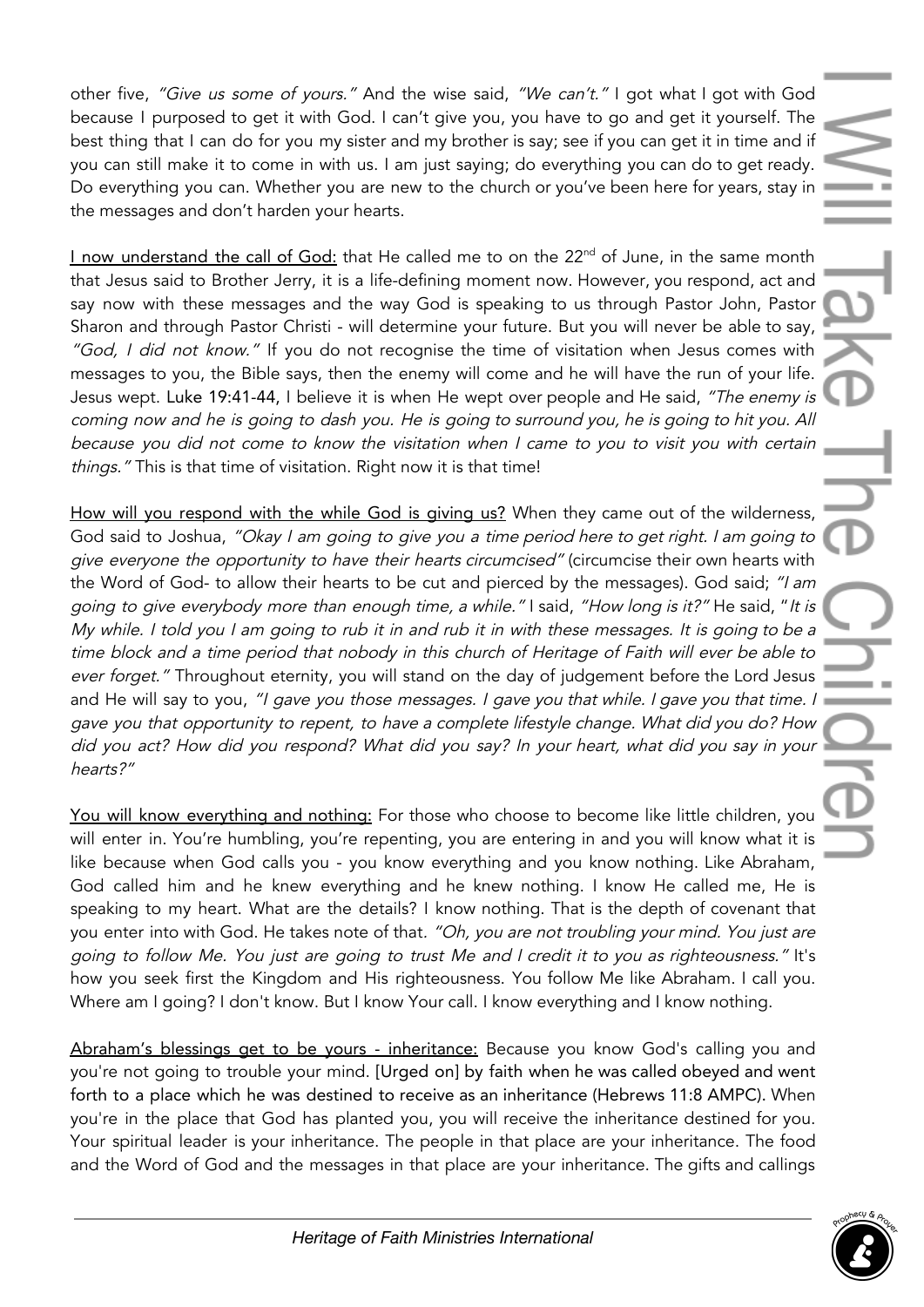that are in that place. Pastor John has a powerful anointing on him to recognize gifts and callings that God is waiting to unloose and unleash in the people that are around him. It's the work of an Apostle, he is anointed for that. Parents have thought they can be their child's shepherd and their spiritual leader and up until now, Pastor John has been unable to even see anything because parents eclipse. But now the gift in Pastor John is going to come out. Jesus is going to come out of Pastor John through the anointing that's on the apostle to say, "I see that one and that one, yes Lord, like this and like that. Yes, Lord."

It's under the curse! READ Deuteronomy 28:32, 41, 45, 48 AMPC. You shall serve your enemies. Your sons and your daughters shall be given to another people. People are so proud to say, "No, my children are living overseas." They are so proud of it. "They've got <sup>a</sup> degree, they've got <sup>a</sup> this and that," and they're gone. It's under the curse. <sup>32</sup>Your sons and daughters shall be given to another people, and your eyes shall look and fail with longing for them all the day. <sup>41</sup>You shall beget sons and daughters but shall not enjoy them, for they shall go. <sup>45</sup>Because you do not obey the voice of the Lord your God (Deuteronomy 28:32, AMPC). The pride that the world system has. They send their sons here and their sons there and they do this and they do that and they've accomplished this and they've accomplished that. And grandchildren be born and they meet wives, they marry women they're not supposed to marry and meet people they're not supposed to. God is grieved. He was grieved with those whose carcasses fell in the wilderness. He was grieved.

Hannah: You know even just that word, 'I'm so proud', when you brought it you said we're only blessed, we're not impressed but that thing, "I'm so proud, my child. I'm so proud of you," but the Lord says God resists the proud. So if you want to position yourself to be resisted by God, even if you are a born-again believer, then do that - we're so proud of what we've achieved. We're so proud of this one, so proud of that. Whereas it should actually be that humility attitude, "Lord, just You. Just You and what You have done". I've also been in Psalm 106. You gave us that scripture years ago where it says they did not wait for God's plans concerning them to fully develop. And so they were running off and made up their own plans, but then two verses later it says He sent leanness in their souls. They were going on and they were going on with their own plans and you know even in our prosperity message, if this attitude what you've taught us over these months now if that doesn't come into place, we're still just like a lot of the charismatic people. We are after the money and it looks lovely, but there is leanness in the souls of the people because the humility and the God's way and the Abraham way, it's not there. So what we walk in is, yes, we might have some stuff to display that looks impressive to the world and it's part of that pride thing and all you've got the money and you've got the boat and you've got the house and you've got the this and the that but there's no submission to God and there's no humility and there's no life of an honour to God. Then there's just the lean soul and it's so empty. And then you hit stuff in your life and you think, sho, I'm not getting through to God and whatever but doesn't really matter because I've got this stuff but there's this leanness in your soul, it's just such a lean - it's a poor, poor, poor life. (Hannah praying in tongues). If you will just allow Him, just allow Him, just allow Him. It's so simple. He gave me this – it just stuck with me a while back - these words, He just said, "I'm come. I stand before you now. What will you do with Me? How will you choose?" It's that simple. I don't know what it's going to look like. None of us knows exactly, but all you need to do is just in your heart say, "Lord, I choose You." Because I tell you, this stuff is so much, we don't even know what we need to get rid of and we don't even know what there is. There are so many layers of the world that's in us - just because of the way we've

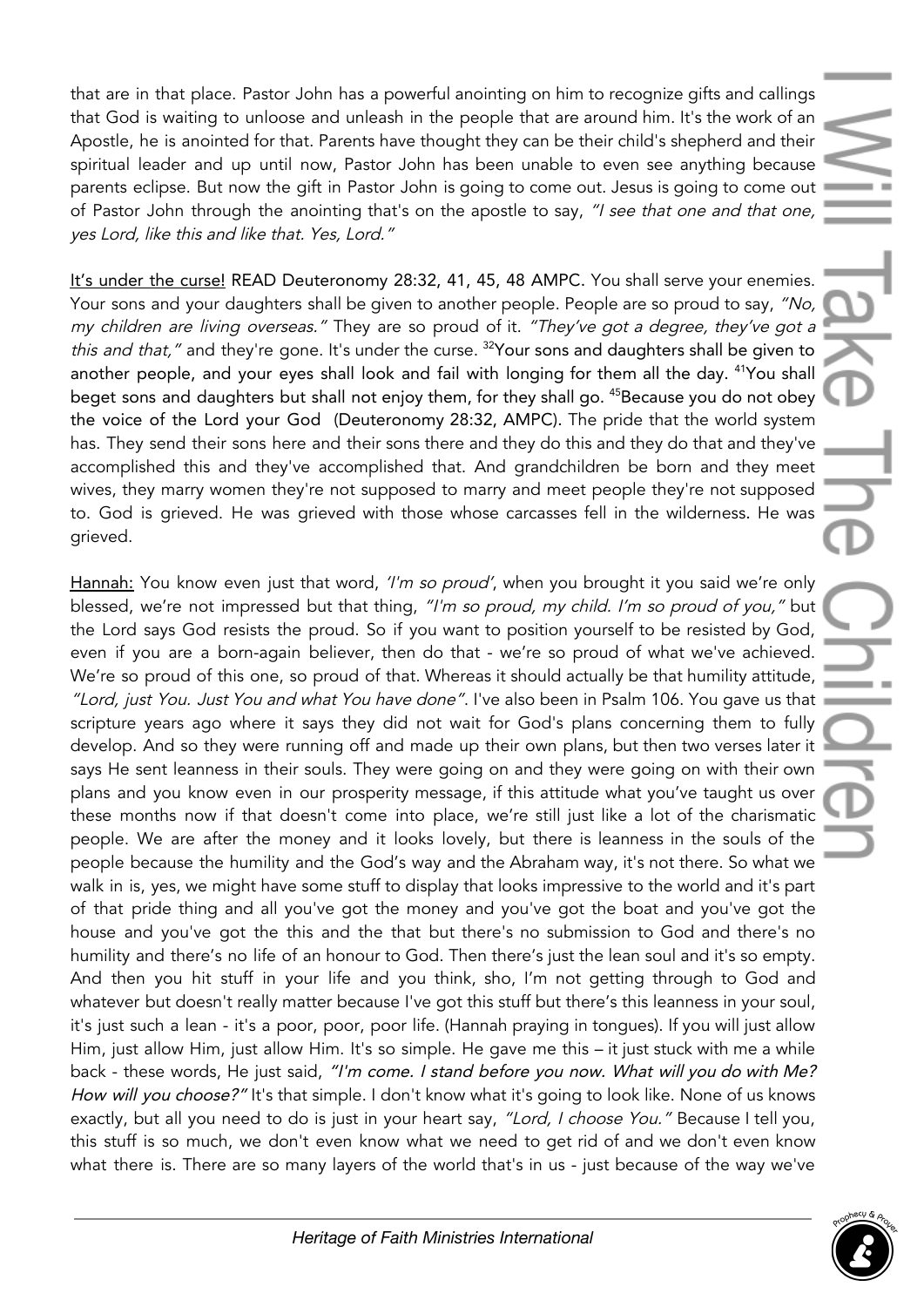been in the world, even in the church, and still in the world. But if we just say, "Yes, Lord, You just do it." That's all - that's all that He expects and He will work it out. He will work it out. He knows how to bring us through every layer and just get those resistances off, get us rid out of the stuff, open our eyes, what we need to see. But it's just the, "Yes, Lord". Even if you can't do it in your heart with your emotions, just say with your mind, "Yes, Lord," and He will come, and He will do because He's here before us now. He's here. Now if you can close your eyes and imagine and see that because that's what I saw - Him, right before us now, "I'm come, I stand before you now. What will you do with Me? How will you respond?" So, Lord, we respond. We say, "Yes, Lord, have Your way. Have Your way. Have Your way. Have Your say."

Charles: Thank you, Pastor Sharon. I've been so challenged over the last few months. Every time you bring up the rich young ruler it challenges me. I'll tell you why it challenges me because when I did a study of this scripture I find that he sat in church. He got his wealth through the church. So he's a very rich man, sitting in the church, listening to every message that's coming from the pulpit. And yet when Jesus challenges him, he chooses to walk away from something that can change his life forever. One of the things that struck me was that when Judas Iscariot betrayed Jesus Christ if this young, rich ruler had taken up the mantle, guess who would have been the twelfth disciple immediately? He would have been sitting in the throne room, ruling with the rest of the apostles. Isn't that something to think about?

Pastor Sharon: Challenged to draw near to God in this. Everything is shifting and changing now. God is shifting it. And the only instrument He has to change things in our hearts is His Word that's His sword. It's the only instrument. It's His Word that He brings through human, earthen vessels. It's why God had to deal with us about familiarity. Lilian, what do you say?

Lilian: (Lilian wailing, a cry) Yes, you yield to that, Lilian. It's the cry of God. It's the cry of God. There's a Scripture in Jeremiah, where God says; call for the wailing women, because death has crept into our homes. <sup>17</sup>Thus says the Lord of hosts, "Consider and call for the mourning women to come; send for the skilful women to come. <sup>18</sup> Let them make haste and raise a wailing over us. It's what you heard, it's a wailing. A wailing over us and for us that our eyes may run down with tears and our eyelids gush with water. <sup>19</sup> For a sound of wailing is heard [coming] out of Zion: How we are plundered and ruined! We are greatly confounded and utterly put to shame. <sup>20</sup>Yet hear the word of the Lord, O you women, and let your ears receive the word of His mouth; teach your daughters a lament, and each one [teach] her neighbour a dirge. <sup>21</sup>For death has come up into our windows; it has entered into our palaces (our homes), cutting off the children from outdoors and the young men from the streets (Jeremiah 9:17-21 AMPC.) Pat, Pat. We have to yield to the Holy Spirit. Yeah, yeah. (Pat wailing, a cry) It's a sign. This is God. This is the Holy Spirit. This is the Holy Spirit. This is not their emotion. Jesus wept to bring forth life. Just yield to that where you're sitting. If that's stirring in you, yield to that. If you don't understand this, please, don't judge it. Just allow God to be God to you. For those that are new here, these are women that have been known to me for many years, okay. These are faithful daughters of Zion. Faithful disciples of the Lord Jesus Christ. Yes, what do you sense? The roar must come from her. Okay. You see the roar is the Lion of Judah. He roars over us because He wants all of us. (Crying / wailing for a few minutes). Cutting off children from the plans of God for their lives. This is the first time this has happened in our church. It's the first time and it is prayer. It is intercession. It's normally done in private. Okay? If you don't understand it, just stay with it because some of this